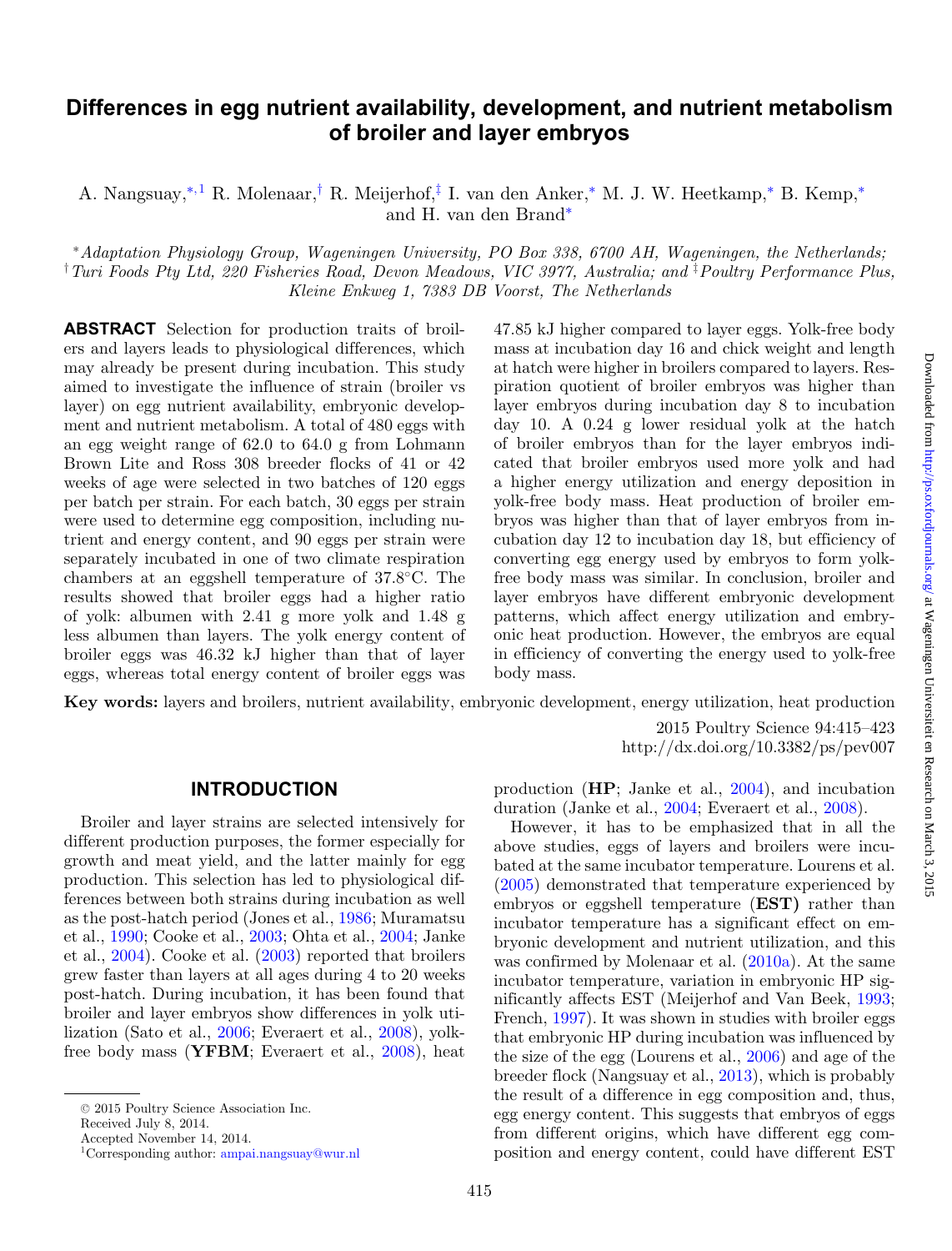and develop differently when kept at equal incubator temperatures.

At the same breeder age, Everaert et al. [\(2008\)](#page-7-1) reported that broiler eggs were about 10 g heavier than layer eggs. Ho et al. [\(2011\)](#page-8-11) showed that the eggs of broilers contained more yolk, and less albumen and eggshell compared to layer eggs. As yolk is the main nutritional source, it is possible that broiler and layer embryos differ in using nutrients for development and growth, which might be reflected in the respiratory quotient (**RQ**; Romanoff, [1967\)](#page-8-12), hepatic glycogen as well as blood plasma levels of metabolites (Molenaar et al., [2011\)](#page-8-13).

Based on this information, we hypothesized that embryos of broilers and layers differ in energy utilization and, consequently, in embryonic HP, even when they are incubated at the same EST. The objective of this study was to investigate the influence of strain, "broilers versus layers," on egg nutrient availability, embryonic development, and nutrient metabolism.

### **MATERIALS AND METHODS**

In two subsequent batches, layer and broiler hatching eggs of the same egg weight range and breeder flock age were incubated at an EST of 37.8◦C. This EST was shown to give good embryonic development during incubation of broiler (Lourens et al., [2005\)](#page-8-5) and layer eggs (Molenaar et al., [2010b\)](#page-8-14). To minimize potential confounding factors, such as breeder age, egg size, and EST, eggs of the same breeder age, and egg weight range were incubated separately at the same EST of 37.8◦C. The experimental protocol was approved by the Animal Care and Use Committee of Wageningen University, the Netherlands.

#### *Hatching Eggs and Incubation*

Good quality hatching eggs weighing 62.0 to 64.0 g from Lohmann Brown Lite and Ross 308 breeder flocks at 41 or 42 wk were obtained from two commercial hatcheries (Verbeek B.V., Lunteren, The Netherlands and Probroed & Sloot, Groenlo, The Netherlands). A total of 480 eggs were obtained in two batches, (120 eggs per batch per strain). For each batch, 30 eggs per strain were used to determine egg composition while the other eggs were stored at 18 to 20◦C and a relative humidity of 50 to 60% for 4 or 5 days before incubation. Ninety eggs per strain per batch were incubated separately in one of two climate respiration chambers (**CRC**; Lourens et al., [2006\)](#page-8-9). Five eggs per CRC were equipped with a temperature sensor attached to the equator of the egg with heat conducting paste and tape, as described by Lourens et al. [\(2006\)](#page-8-9). The EST was measured every minute, and according to the median EST of the 5 eggs, the CRC temperature was adjusted throughout the incubation period to maintain EST at 37.8◦C. Because of logistic reasons, egg candling and transfer were performed at incubation day (**E**) 13 and 16, respectively. At E16, the eggshell sensors were removed and the eggs were transferred to hatching baskets. Thereafter, the hatching baskets were returned to the same CRC and remained there throughout the hatching period. The temperature of the CRC was fixed at the last temperature before removal of eggshell sensors, and the EST was allowed to change during the remaining incubation period. Relative humidity was maintained at 50% in both CRCs and the concentration of oxygen  $(O_2)$  and carbon dioxide  $(CO_2)$ were at normal levels of approximately 20.9 and 0.4%. The  $O_2$  and  $CO_2$  concentrations during E0 to E18 were measured in 9-minute intervals in both chambers and in fresh air. Carbon dioxide concentration was measured with a non-dispersive infrared  $CO<sub>2</sub>$  analyzer (type Uras 3G, Hartmann and Braun, Frankfurt, Germany). Oxygen concentration was measured with a paramagnetic oxygen analyzer (type ADC7000, Analytical Development Co. Ltd., Hertfordshire, UK). The exact air volumes were measured with a Schlumberger G1.6 dry gas meter (Schlumberger, The Netherlands).

Eggs were candled at E13 of incubation, and infertile eggs and eggs containing dead embryos were removed. Infertile eggs and eggs containing dead embryos were opened and macroscopically inspected for fertility or moment of death (Lourens et al., [2006\)](#page-8-9). Non-hatched eggs were opened as well and evaluated in the same way. The embryonic HP during E0 to E18 was calculated from oxygen consumption and carbon dioxide production according to Romijn and Lokhorst [\(1961\)](#page-8-15) and adjusted for fertility and day of embryo mortality. The respiratory quotient (**RQ**) during E8 to E18 was calculated as the ratio of carbon dioxide production and oxygen consumption (litre per embryo per day).

## *Hatching Egg and Hatchling Measurements*

A total of 30 fresh eggs per batch per strain were boiled, and albumen and yolk from each egg were separated and weighed. The eggshell was dried for 24 h at room temperature and weighed. Albumen and yolk were stored at  $-20^{\circ}$ C for further analysis.

All eggs were weighed at the start of incubation (E0). At E16 of incubation, eggs were reweighed to determine egg weight loss. Twenty eggs per strain per batch were removed from the CRC at E16. Eggs were opened and the embryo and residual yolk **(RSY)** removed from the egg and weighed. Starting at E19 of incubation, eggs were checked every 3 h for hatching time. The incubation duration was defined as the time between setting of the egg in the incubator and the moment that chicks emerged from the shell. Percentage of hatch of fertile eggs was calculated by using the number of fertile eggs at E16 and the number of hatched chicks.

The hatchlings remained in the CRC for 6 h and were then removed. Chick weight and chick length from the top of the beak to the tip of the middle toe,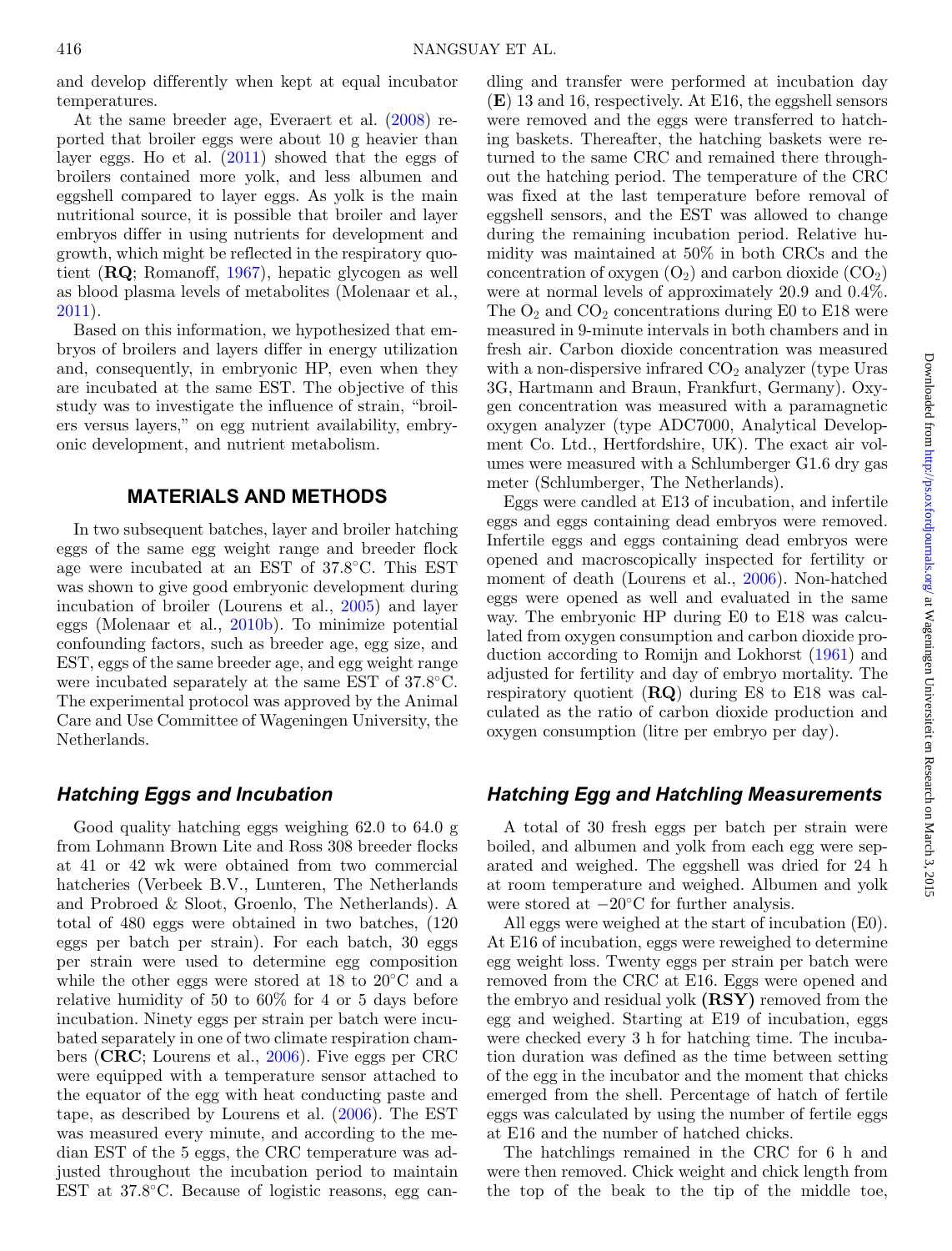excluding the nail (Hill, [2001\)](#page-8-16), were determined. Thereafter, chicks were killed by decapitation, blood was collected, and the liver was removed, weighed, and immediately stored in liquid nitrogen. The RSY weight was determined and YFBM was calculated as chick weight minus RSY weight. The RSY and YFBM were stored at −20◦C for further analysis. Heart, stomach (gizzard plus proventriculus), intestine, and Bursa of Fabricius of hatchlings were weighed after defrosting the YFBM in a plastic bag in a water bath at 37◦C for 15 min.

#### *Chemical Analysis*

To obtain a sufficient number of samples for the chemical analyses, albumen and yolk from 2 eggs were pooled (n = 30 per strain). The YFBM and RSY of chicks at 6 h after hatch were selected equally distributed across the hatching period. The RSY of 2 chicks were pooled to obtain enough amount of samples  $(n = 30$  per strain), and 30 YFBM samples per strain  $(n = 30)$  were used for the analyses. Proximate analyses were performed for dry matter (**DM**; ISO 6496, [1999\)](#page-8-17), crude protein (**CP**; ISO 5983-2, [2005\)](#page-8-18), and gross energy (**GE**; ISO 9831, [1998\)](#page-8-19) in albumen and yolk from fresh eggs and RSY and YFBM of chicks at 6 h after hatch. Albumen, yolk, and RSY were dried in a freeze dryer before analyses of DM, CP, and GE. For YFBM analysis, one YFBM (without liver) was placed in 150 mL of water and autoclaved for 2 h at 120◦C. Thereafter, YFBM in water was homogenized with an Ultra-Turrax disperser (IKA Werke GmbH & Co. KG, Staufen, Germany) for 10 min, and the suspension was used for DM and CP analyses. The remaining suspension was frozen at  $-20\degree$ C and then dried in a freeze dryer to determine GE.

#### *Nutrient Utilization*

Energy content of protein in albumen and yolk of fresh eggs and RSY and YFBM of chicks at 6 h after hatch was calculated using an energy density for protein of 16.8 MJ/kg of DM (International System of Units, [1998\)](#page-8-20).

Protein-free energy (kJ; albumen, yolk, RSY, YFBM) was calculated by;

 $=$  Energy content (kJ)  $-$  Protein energy (kJ)

Energy utilization (kJ; total, protein and proteinfree) was calculated by;

 $=$  Albumen (kJ) + Yolk (kJ) – RSY (kJ)

Energy loss (kJ) was calculated by;

= [Albumen (kJ) + Yolk (kJ)] − [YFBM (kJ) + RSY (kJ)]

Efficiency of converting energy used to YFBM (**EYFB**,%; total, protein and protein-free) was calculated by;

$$
E_{YFB} = \frac{YFBM(kJ)}{Albumen(kJ) + Yolk(kJ) - RSY(kJ)} \times 100\%
$$

## *Plasma Metabolite and Liver Glycogen Determination*

After decapitation of the chicks at 6 h after hatch, blood was collected in a 4-mL blood tube containing 10 mg of sodium fluoride and 8 mg of potassium oxalate (BD Vacutainer, Franklin Lakes, NJ). An extra droplet of 10% heparin was added and mixed into the tube before sampling. Blood was centrifuged at  $2,000 \times g$  for 10 min at room temperature, and plasma was stored at −20◦C for further analyses. Plasma glucose, lactate, and uric acid concentrations were determined with commercially available enzymatic photometric kits (DiaSys Diagnostic Systems International, Holzheim, Germany).

After freezing in liquid nitrogen, livers were stored at −80◦C until analysis of hepatic glycogen, as described by Molenaar et al. [\(2010b\)](#page-8-14). All procedures for hepatic glycogen determination were carried out on ice.

#### *Statistical Analyses*

For statistical analyses of DM, CP, and energy variables of albumen, yolk, albumen  $+$  yolk, and RSY, each experimental unit was a combination of samples from 2 eggs or 2 RSY of 2 hatchlings. An egg or a chicken was used as the experimental unit for other variables, except for HP and RQ, for which the CRC was used as the experimental unit. Distributions of the means and residuals were examined to verify model assumptions. The HP per day from E0 to E18 and RQ from E8 to E18 were analysed using the MIXED procedure of the SAS 9.2 software package (SAS Institute, [2009\)](#page-8-21) for repeated measurements. The model used was  $Y_{iikl}$  $=\mu + A_i + B_i + C_k + (A_i \times C_k) + e_{ijkl}$ , where Y<sub>ijkl</sub> is the HP or RQ,  $\mu$  is the overall mean,  $A_i$  is the strain  $(i = b$ roiler or layer),  $B_i$  is the batch  $(j = 1 \text{ or } 2)$ ,  $C_k$ is the incubation day ( $k = E0$  to E18 for HP and E8 to E18 for RQ),  $A_i \times C_k$  is the interaction between the strain and incubation day and  $e_{ijkl}$  is the error term. Hatching of fertile eggs was analyzed using the logistic regression analysis (PROC LOGISTIC) whereas all other variables were analyzed with the GLM procedure of the SAS 9.2 software package (SAS Institute, [2009\)](#page-8-21). Strain, batch, and their interaction were included as class variables. In none of the analyses was the interaction between strain and batch significant  $(P > 0.05)$ , and thereafter this interaction was excluded from the model. Least square means were compared using Bonferroni adjustments for multiple comparisons. Values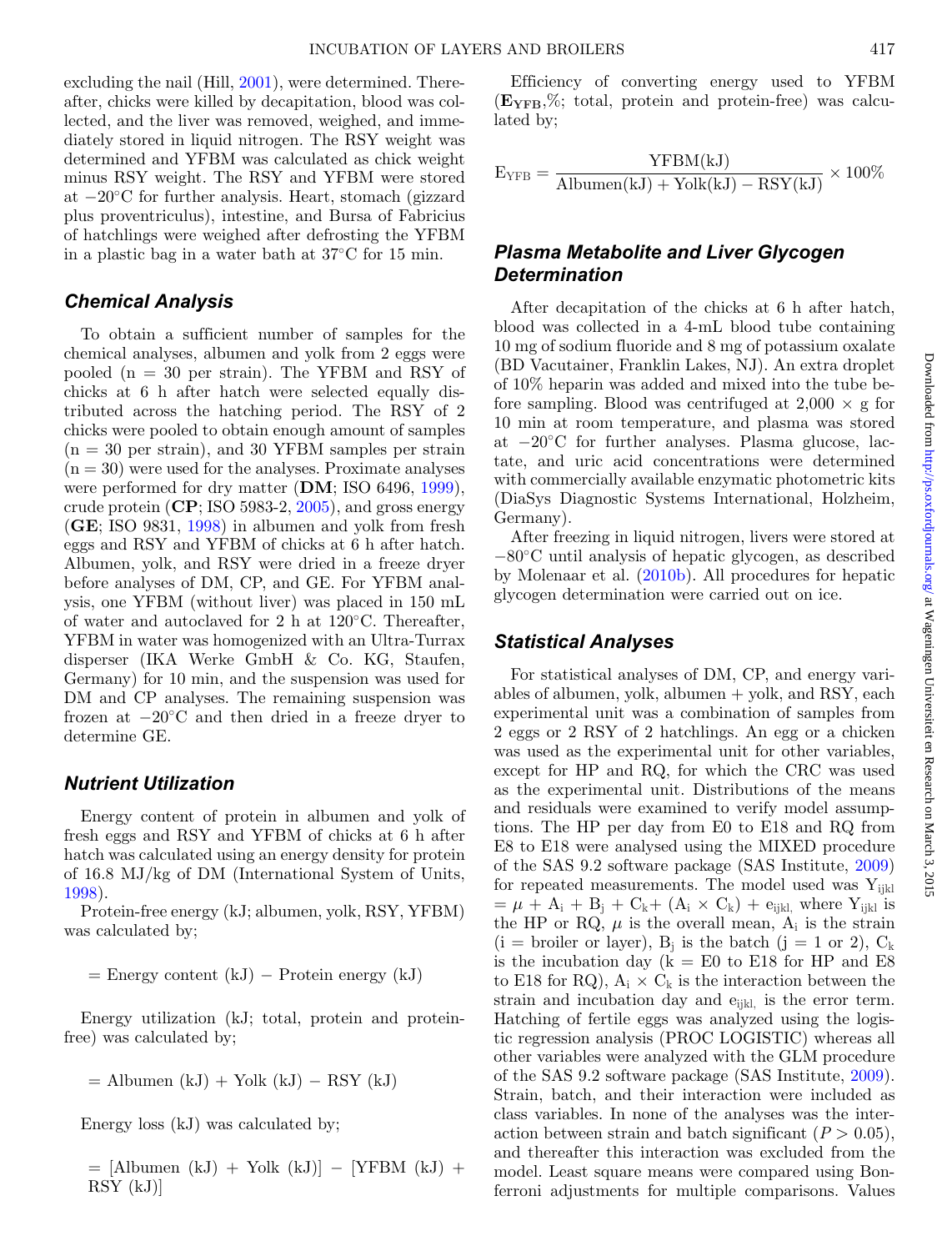<span id="page-3-0"></span>**Table 1.** Egg compositions of broiler and layer hatching eggs.

| $\text{Variables}^1$ | Broiler | Layer | SEM  | $P\text{-Value}$ |
|----------------------|---------|-------|------|------------------|
| Egg wt. $(g)$        | 63.17   | 62.98 | 0.11 | 0.23             |
| Yolk wt. $(g)$       | 19.52   | 17.11 | 0.15 | < 0.001          |
| Albumen wt. $(g)$    | 37.99   | 39.47 | 0.15 | < 0.001          |
| Shell wt. $(g)$      | 5.65    | 6.40  | 0.06 | < 0.001          |
| Yolk: Albumen        | 0.52    | 0.43  | 0.01 | < 0.001          |

 $n = 60$  per strain.

<span id="page-3-1"></span>**Table 2.** Dry matter (DM:  $\%$ ) and crude protein (CP: as  $\%$  of DM) in albumen and yolk of fresh eggs and RSY and YFBM of chicks at 6 h after hatch.

| $\text{Variables}^1$ | <b>Broiler</b> | Layer | <b>SEM</b> | $P\text{-Value}$ |
|----------------------|----------------|-------|------------|------------------|
| Albumen              |                |       |            |                  |
| DM                   | 12.91          | 12.32 | 0.10       | < 0.001          |
| CP                   | 87.64          | 87.99 | 0.16       | 0.111            |
| Yolk                 |                |       |            |                  |
| DM                   | 48.17          | 47.16 | 0.11       | < 0.001          |
| CP                   | 32.09          | 32.44 | 0.14       | 0.087            |
| <b>RSY</b>           |                |       |            |                  |
| DM                   | 49.77          | 47.41 | 0.27       | < 0.001          |
| CP                   | 50.33          | 56.19 | 0.59       | < 0.001          |
| YFBM <sup>2</sup>    |                |       |            |                  |
| DM                   | 19.64          | 17.44 | 0.15       | < 0.001          |
| CP                   | 56.02          | 48.46 | 0.85       | < 0.001          |

 $n = 30$  per strain.

2YFBM without liver.

are expressed as LS means. In all cases, a difference was considered significant at  $P \leq 0.05$ .

## **RESULTS**

## *Egg Compositions*

Compositions of broiler and layer eggs are described in Table [1.](#page-3-0) By selecting eggs with the same egg weight range, broiler, and layer eggs had similar average egg weight. Broiler eggs had a higher ratio of yolk: albumen (*P* < 0.001) with 2.41 g more yolk (*P* < 0.001) and 1.48 g less albumen  $(P < 0.001)$  than layer eggs. Eggshell weight of broiler eggs was 0.75 g less than that of layer eggs ( $P < 0.001$ ).

## *Nutrient Content of Eggs, YFBM, and RSY*

The percentage of DM was higher in the albumen  $(\Delta)$  $= 0.59\%; P < 0.001$  and yolk  $(\Delta = 1.01\%; P < 0.001)$ of broiler eggs compared to layer eggs (Table [2\)](#page-3-1). The percentage of CP in DM of the albumen and yolk of broiler and layer eggs was similar. The RSY of broiler chicks at 6 h after hatch had a higher percentage of DM ( $\Delta = 2.36\%; P < 0.001$ ), but a lower percentage of CP in DM ( $\Delta = 5.86\%$ ;  $P < 0.001$ ) compared to layer chicks. The YFBM of broiler chicks at 6 h after hatch had a higher percentage of DM ( $\Delta = 2.20\%$ ) and CP in DM  $(\Delta = 7.56\%)$  than that of layer chicks (both  $P < 0.001$ ).

The amount of energy in the albumen and yolk of fresh eggs and RSY and YFBM of chicks at 6 h after hatch is shown in Table [3.](#page-3-2) The albumen of broiler and

<span id="page-3-2"></span>

| Table 3. Energy content (kJ) in hatching egg (albumen, yolk, |
|--------------------------------------------------------------|
| albumen $+$ yolk) and chicks at 6 h after hatch (RSY, YFBM   |
| and $RSY + YFBM$ of broiler and layers.                      |

| $\text{Variables}^1$           | <b>Broiler</b> | Layer  | <b>SEM</b> | $P$ -value |
|--------------------------------|----------------|--------|------------|------------|
| Albumen                        |                |        |            |            |
| Protein                        | 68.94          | 68.64  | 0.61       | 0.727      |
| Protein-free <sup>3</sup>      | 38.85          | 37.63  | 0.35       | 0.017      |
| Total                          | 107.79         | 106.27 | 0.89       | 0.232      |
| Yolk                           |                |        |            |            |
| Protein                        | 50.77          | 43.98  | 0.47       | < 0.001    |
| Protein-free <sup>3</sup>      | 263.15         | 223.61 | 1.98       | < 0.001    |
| Total                          | 313.91         | 267.59 | 2.35       | < 0.001    |
| $\text{Albumen} + \text{yolk}$ |                |        |            |            |
| Protein                        | 119.71         | 112.62 | 0.63       | < 0.001    |
| $Protein-free3$                | 301.99         | 261.24 | 1.83       | < 0.001    |
| Total                          | 421.71         | 373.86 | 2.11       | < 0.001    |
| RSY                            |                |        |            |            |
| Protein                        | 27.28          | 29.93  | 0.70       | 0.010      |
| $Protein-free3$                | 59.69          | 52.67  | 1.45       | 0.001      |
| Total                          | 86.97          | 82.59  | 1.93       | 0.115      |
| YFBM <sup>2</sup>              |                |        |            |            |
| Protein                        | 83.72          | 72.49  | 0.83       | < 0.001    |
| Protein-free <sup>3</sup>      | 97.65          | 84.97  | 1.65       | < 0.001    |
| Total                          | 181.37         | 157.50 | 1.94       | < 0.001    |
| $RSY + YFBM2$                  |                |        |            |            |
| Protein                        | 111.27         | 102.42 | 0.96       | < 0.001    |
| Protein-free <sup>3</sup>      | 156.57         | 137.81 | 2.06       | < 0.001    |
| Total                          | 267.85         | 240.09 | 2.33       | < 0.001    |

 $n = 30$  per strain.

2YFBM without liver.

 ${}^{3}$ Protein-free = total – protein.

layer eggs was similar in the amount of energy from protein, but the amount of protein-free energy was higher in albumen of broilers than layers ( $\Delta = 1.22$  kJ;  $P =$ 0.017). Total amount of energy in albumen of broiler and layer eggs did not differ. The yolk of broiler eggs had a higher amount of energy from protein ( $\Delta = 6.79$ ) kJ) and protein-free energy ( $\Delta = 39.54$  kJ) than that of layer eggs (both  $P < 0.001$ ). As a result, the total amount of energy in the yolk of broiler eggs was 46.32 kJ higher than that of layer eggs ( $P < 0.001$ ). The albumen + yolk of broiler eggs contained more energy from protein ( $\Delta = 7.09$  kJ) and protein-free energy ( $\Delta$  $= 40.75$  kJ) compared to layer eggs (all  $P < 0.001$ ). Consequently, the total amount of energy in albumen + yolk of broiler eggs was 47.85 kJ higher than that of layer eggs  $(P < 0.001)$ .

The RSY of broiler chicks had a lower amount of energy from protein ( $\Delta = 2.65$  kJ;  $P = 0.010$ ) but a higher amount of protein-free energy ( $\Delta = 7.02$  kJ; *P*  $= 0.001$  compared to the RSY of layer chicks. The total amount of energy in the RSY of broiler and layer chicks did not differ. The YFBM of broiler chicks contained more energy from protein  $(\Delta = 11.23 \text{ kJ})$ , proteinfree energy  $(\Delta = 12.68 \text{ kJ})$  and total energy content  $(\Delta = 23.87 \text{ kJ})$  than the YFBM of layer chicks (all  $P < 0.001$ ). The RSY + YFBM of broiler chicks contained more energy from protein  $(\Delta = 8.85 \text{ kJ})$ , proteinfree energy ( $\Delta = 18.76$  kJ), and total energy ( $\Delta = 27.76$ kJ) than RSY + YFBM of layer chicks (all  $P < 0.001$ ).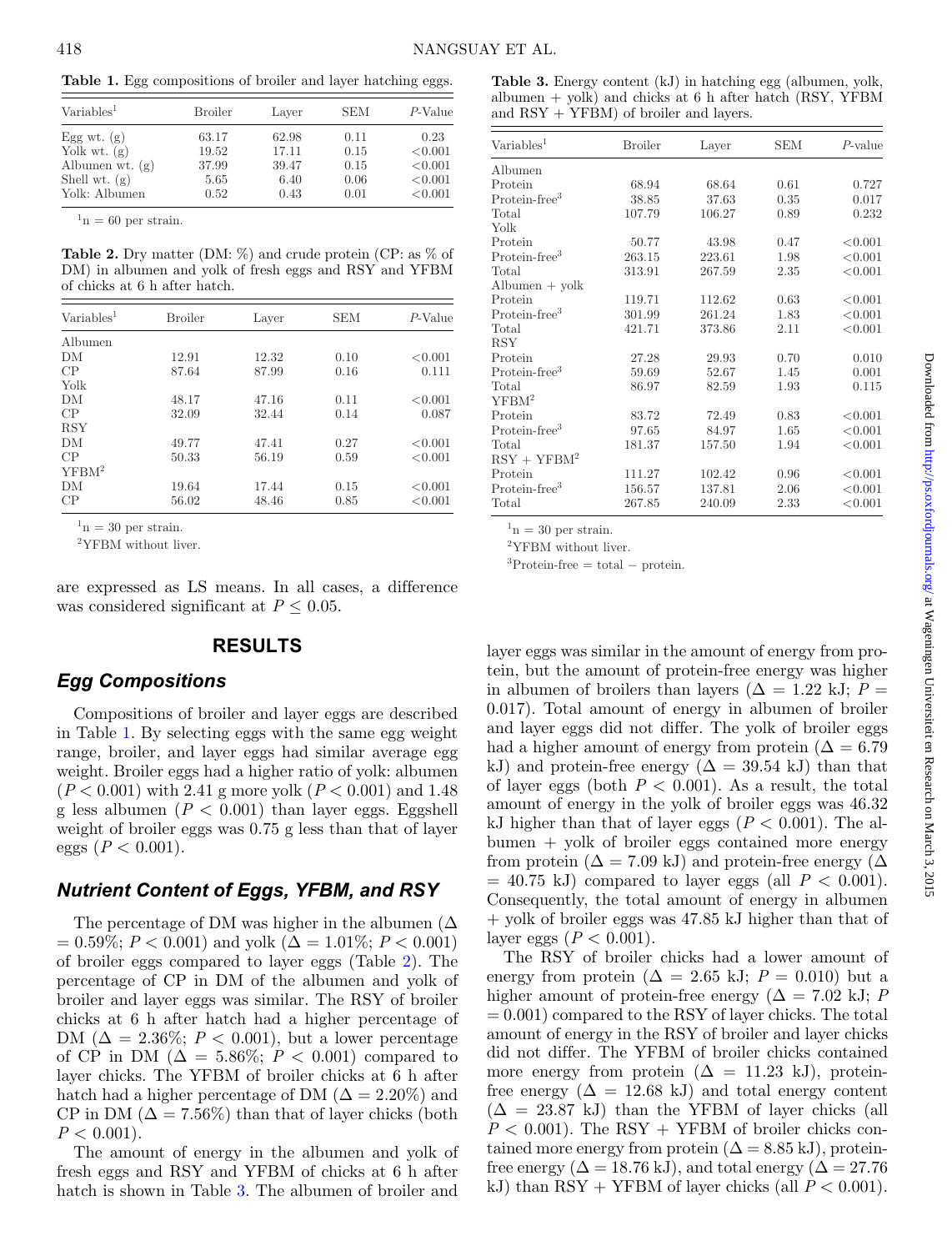<span id="page-4-0"></span>**Table 4.** Yolk-free body mass (YFBM, g) and residual yolk (RSY, g) at E16 and at 6 h after hatch, chick weight (g) and chick length (cm) at 6 h after hatch and incubation duration (h) of broiler and layer chick.

| Variable <sup>1</sup>               | <b>Broiler</b> | Layer  | <b>SEM</b> | $P$ -Value |
|-------------------------------------|----------------|--------|------------|------------|
|                                     |                |        |            |            |
| Weight loss $E16$ (%)<br>YFBM(g)    | 8.15           | 7.67   | 0.21       | 0.113      |
| E16                                 | 20.88          | 16.86  | 0.27       | < 0.001    |
| Hatch                               | 40.39          | 38.77  | 0.14       | < 0.001    |
| RSY(g)                              |                |        |            |            |
| E16                                 | 13.22          | 12.41  | 0.28       | 0.046      |
| Hatch                               | 6.14           | 6.38   | 0.09       | 0.046      |
| Chick weight $(g)$                  | 46.48          | 45.10  | 0.12       | < 0.001    |
| Chick length $\langle$ cm $\rangle$ | 19.42          | 18.19  | 0.04       | < 0.001    |
| Hatch of fertile egg $(\%)$         | 98.35          | 95.16  | na         | 0.967      |
| Incubation duration (h)             | 492.37         | 498.13 | 0.88       | < 0.001    |

<sup>1</sup>at E16 n = 40 per strain; at hatch n = 119 and 118 for broiler and layer.

<span id="page-4-1"></span>**Table 5.** Internal organ weight in absolute values (g) and relative to YFBM (%) of broiler and layer chick at 6 h after hatch.

| Variable <sup>1</sup>   | <b>Broiler</b> | Layer | <b>SEM</b> | $P\text{-Value}$ |
|-------------------------|----------------|-------|------------|------------------|
| Heart wt. $(g)$         | 0.267          | 0.223 | 0.003      | < 0.001          |
| Heart: YFBM $(\%)$      | 0.661          | 0.574 | 0.009      | < 0.001          |
| Liver wt. $(g)$         | 0.906          | 0.816 | 0.009      | < 0.001          |
| Liver: YFBM $(\%)$      | 2.246          | 2.107 | 0.023      | < 0.001          |
| Stomach wt. $(g)$       | 2.289          | 2.202 | 0.018      | 0.001            |
| Stomach: YFBM (%)       | 5.669          | 5.687 | 0.045      | 0.777            |
| Intestinal wt. $(g)$    | 1.692          | 1.285 | 0.020      | < 0.001          |
| Intestinal: YFBM $(\%)$ | 4.189          | 3.317 | 0.049      | < 0.001          |
| Bursa $(g)$             | 0.040          | 0.036 | 0.001      | 0.018            |
| Bursa: YFBM (%)         | 0.100          | 0.093 | 0.003      | 0.152            |

 $1<sup>1</sup>n = 119$  and 118 for broiler and layer.

#### *Developmental and Physiological Status*

Egg weight loss at E16 and percentage of hatch of fertile eggs did not differ between broiler and layer chicks (Table [4\)](#page-4-0). The YFBM of broiler embryos at E16 and chicks at 6 h after hatch were 4.02 and 1.62 g heavier, respectively, than those of layer embryos (both *P*  $< 0.001$ ). At 6 h after hatch, broiler chicks were 1.4 g heavier and 1.2 cm longer than layer chicks (both *P*  $< 0.001$ ). The RSY weight of broiler embryos at E16 was 0.81 g higher  $(P = 0.046)$  than that of layer embryos, but broiler chicks at 6 h after hatch had 0.24 g less RSY  $(P = 0.046)$  than layer chicks. Broiler chicks hatched 5.76 h earlier than layer chicks  $(P < 0.001)$ .

Weights in absolute values and as a percentage of YFBM for heart ( $\Delta = 0.044$ g, 0.087%), liver ( $\Delta = 0.090$ g, 0.035%), and intestines ( $\Delta = 0.407$  g, 0.872%) were higher in broiler chicks than in layer chicks (Table [5;](#page-4-1) all  $P < 0.001$ ). Broiler chicks had a heavier stomach ( $\Delta =$ 0.087 g;  $P = 0.001$ ) and bursa ( $\Delta = 0.004$  g;  $P = 0.018$ ) than layer chicks, but these two values did not differ as a percentage of YFBM.

The hepatic glycogen at 6 h after hatch was higher in layer chicks than in broiler chicks ( $\Delta = 12.75$  mg/g;  $P < 0.001$ ; Table [6\)](#page-4-2). The level of lactate, uric acid, and glucose did not differ between broiler and layer chicks.

<span id="page-4-2"></span>**Table 6.** Hepatic glycogen (mg/mg), lactate, uric acid, and glucose (mmol/L) of broiler and layer chick at 6 h after hatch.

| $\text{Variables}^1$        | <b>Broiler</b> | Laver | <b>SEM</b> | P-Value |
|-----------------------------|----------------|-------|------------|---------|
| Hepatic glycogen $(mg/g)$   | 15.17          | 27.92 | 2.18       | < 0.001 |
| Lactate $(mmol/L)$          | 2.27           | 2.50  | 0.10       | 0.119   |
| Uric acid $\text{(mmol/L)}$ | 0.23           | 0.27  | 0.02       | 0.167   |
| Glucose $\text{(mmol/L)}$   | 10.94          | 11.25 | 0.13       | 0.090   |

 $n = 30$  per strain.

<span id="page-4-3"></span>**Table 7.** Energy utilization (kJ), energy lost (kJ), and  $E_{YFB}$  $(\%)$  of broiler and layer chicks at 6 h after hatch.

| $\text{Variables}^1$ | <b>Broiler</b> | Layer  | <b>SEM</b> | $P$ -Value |
|----------------------|----------------|--------|------------|------------|
| Energy utilization   |                |        |            |            |
| Protein              | 92.85          | 82.69  | 0.95       | < 0.001    |
| $Protein-free2$      | 241.04         | 208.89 | 2.32       | < 0.001    |
| Total                | 333.89         | 291.58 | 2.85       | < 0.001    |
| Energy lost          | 153.10         | 134.08 | 2.99       | < 0.001    |
| $E_{\rm VFR}$        |                |        |            |            |
| Protein <sup>3</sup> | 90.76          | 87.93  | 1.36       | 0.147      |
| $Protein-free4$      | 40.18          | 40.70  | 0.81       | 0.651      |
| Total                | 54.20          | 54.11  | 0.72       | 0.926      |

 $n = 30$  per strain.

 ${}^{2}$ Protein-free = total – protein.

 ${}^{3}E_{YFB}$  protein = (protein energy in YFB/ protein energy used by embryos)  $\times$  100.

 ${}^{4}E_{YFB}$  protein-free = (protein-free energy in YFB/ protein-free energy used by embryos)  $\times$  100.

#### *Nutrient Metabolism*

Broiler embryos used more energy from protein  $(\Delta)$  $= 10.11$  kJ) and protein-free energy ( $\Delta = 32.15$  kJ) compared to layer embryos (Table [7;](#page-4-3) both  $P < 0.001$ ). A[s](#page-5-0) a result, total amount of energy used by broiler embryos was 42 kJ higher than that of layer embryos  $(P < 0.001)$ . Energy loss during incubation was 19.02 kJ higher in broiler embryos than in layers  $(P = 0.006)$ . The  $E_{YFR}$  for protein energy and protein-free energy, and overall EYFB of broiler and layer embryos did not differ.

Respiration quotient (liter CO2 produced/liter O2 consumed, RQ) during E8 to E10 was higher in broiler embryos than in layer embryos (all  $P < 0.05$ ; Figure [1\)](#page-5-0). The RQ level at E8 was 0.75 for broilers and 0.74 for layer embryos and thereafter RQ of both strains decreased to an equal level of 0.71 at E12. From E12 to E18, RQ was approximately 0.71 for both strains. In both strains, HP increased between E8 and E18 of incubation and reached a plateau stage at about E16 (Figure [2\)](#page-6-0). Broiler embryos had higher HP than layer embryos from E12 to E18 (E12 to E18; *P* < 0.05).

#### **DISCUSSION**

This study aimed to investigate the influence of chicken strain, "broilers vs. layers," on egg nutrient availability, embryonic development, and nutrient metabolism during incubation. To eliminate possible confounding effects, hatching eggs were obtained from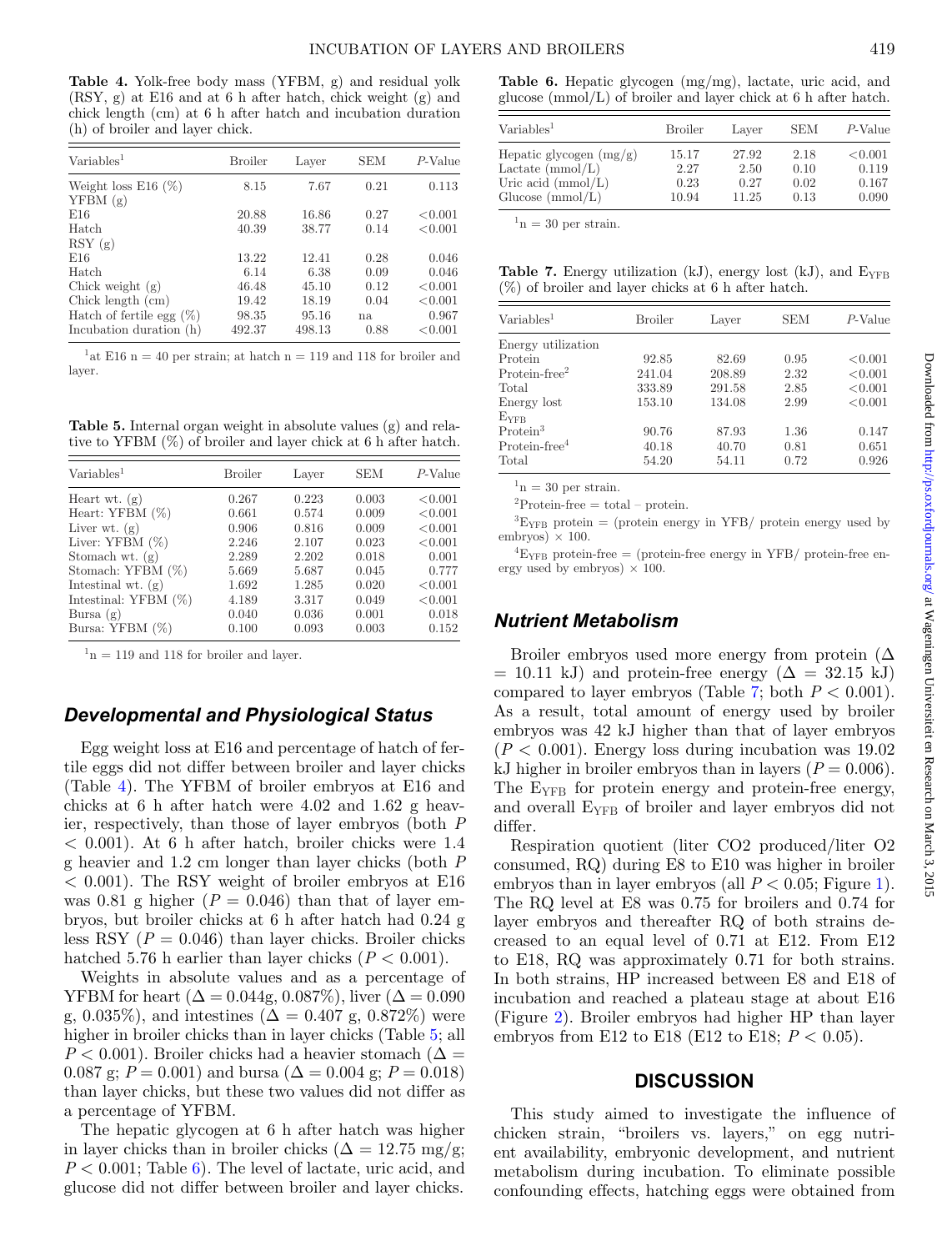

<span id="page-5-0"></span>

Figure 1. Respiratory quotient (RQ) of broiler and layer from E8 to E18 of incubation. The legend indicates the level of significance  $(*P ≤ 0.05).$ 

the same breeder age and egg weight range and incubated at the same EST.

protein and lipid sources, which could contribute to a higher growth rate.

## *Egg Compositions and Energy Content*

The results clearly demonstrate the effect of genetic strain on egg composition and amount of nutrients in the eggs. At similar egg weight, broiler eggs had a higher ratio of yolk: albumen and less eggshell weight than layer eggs. The higher energy content in broiler eggs compared to layer eggs was due to a combination of a higher DM of albumen and yolk and especially a larger yolk size. A major contribution of yolk size to amount of energy in the yolk and, consequently, in the egg is consistent with the study of Nangsuay et al. [\(2013\)](#page-8-10). The current study indicates that despite an equal percentage of CP in yolk DM, a larger yolk size of 2.4 g led to an approximately 15% higher protein energy in the yolk of broiler eggs compared to layers. Furthermore, an equal amount of energy in the albumen clearly demonstrated that the higher energy content in broiler eggs was due to both protein and protein-free energy in the yolk. Since the yolk contained a negligible amount of energy from carbohydrates (Lourens et al., [2006;](#page-8-9) Nangsuay et al., [2013\)](#page-8-10), the higher amount of protein-free energy in the yolk probably indicated a higher amount of energy derived from lipid sources. This means that at the start of incubation, broiler eggs had more energy from both

## *Embryonic Development and Nutrient Metabolism*

Broiler and layer embryos had a different growth pattern during incubation. Broiler embryos developed and grew faster than layer embryos, as expressed by the embryo development at E16 and chick quality parameters at 6 h after hatch. These results are in agreement with Ohta et al.  $(2004)$  who studied embryonic growth in broiler and layer eggs of similar egg weight and reported a higher growth rate of broiler embryos compared to layer embryos at E14 and E19. The current results show that a higher growth rate of broiler compared to layer embryos was accompanied by a higher weight of heart, liver, and intestines in absolute values and relative to YFBM. These findings clearly demonstrate that genetic background has an influence on embryonic development and growth pattern. Moreover, this result indicates that broilers, which have been selected for high growth rate post-hatch, have already developed heavier digestive and supply organs during the embryonic stages.

A higher embryonic growth rate of broilers compared to layers can be related to two possible synergistic effects of strain-specific production traits. These traits are genetic growth potential and egg composition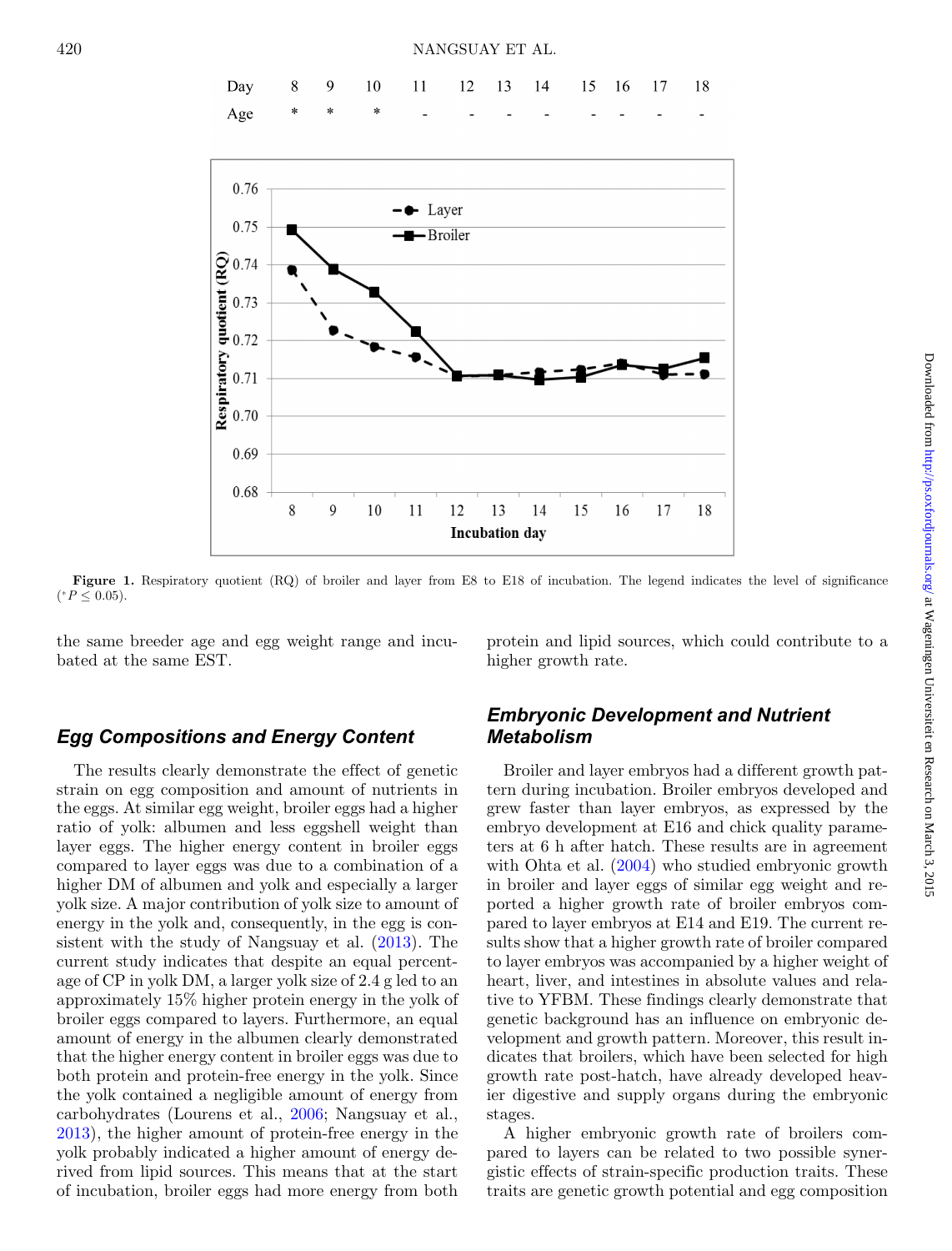Day

<span id="page-6-0"></span>Age





Figure 2. Heat production (HP; mW/egg) of broiler and layer embryo from E0 to E18. The legend indicates the level of significance  $(^*P ≤ 0.05)$ .

differences. It could be inferred from the current results that the genetic growth potential of the broilers has an influence on growth of developing embryos. To ensure sufficient energy supply for growth, broiler embryos will require more nutrients and oxygen than layer embryos. The differences in nutrients and oxygen requirements might be fulfilled by the egg compositions, especially by the eggshell characteristics and yolk content. The lower shell weight of broiler eggs found in the current study might improve shell conductance (Wolanski et al., [2007\)](#page-8-22) and lead to more oxygen availability. A combination of more oxygen and a higher nutrient availability due to especially yolk size suggests that broiler embryos have more energy stored and, therefore, have more capacity to metabolize. Furthermore, it is possible that a larger yolk size of broiler eggs compared to layer eggs has an influence on yolk absorption capacity (Yadgary et al., [2013\)](#page-8-23) and vitelline vascularization (Adair et al., [1990\)](#page-7-2). This could mean that broiler embryos have a higher capacity to absorb and transport yolk nutrients to embryonic tissues. These synergetic effects of genetic growth potential and egg compositions might be mechanisms underlying a higher embryonic development and growth of broiler embryos compared to layer embryos.

To obtain energy, embryos consume oxygen and produce carbon dioxide and heat (Etches, [1996\)](#page-7-3), and this can be measured. The RQ, which is the ratio of carbon dioxide production to oxygen consumption, can be an indicator of the nutritional sources used for metabolism. Romanoff [\(1967\)](#page-8-12) related an RQ during early development of the embryos mainly to protein metabolism and

to a lesser extent carbohydrate metabolism. Fiske and Boyden [\(1926\)](#page-8-24) proposed that approximately 96% of the proteins absorbed during the first 13 days of incubation will be retained in embryonic tissues including membranes. It is possible that the higher RQ of broiler embryos compared to layer embryos during E8 to E10 is an indication of higher protein utilization. Although we cannot specify the usages during each embryonic stage, the current results show that broiler embryos use more energy from protein than layer embryos. These findings are in agreement with Ohta et al. [\(2004\)](#page-8-2) who reported that growth and accumulation of protein in broiler embryos are higher than those in layer embryos.

A similar RQ at 0.71 of broiler and layer embryos from E12 onward indicates a shift to lipid metabolism as a main energy supply of both strains, which is known to occur in the second half of incubation (Romanoff [1967;](#page-8-12) Noble and Cocchi, [1990\)](#page-8-25). A higher yolk utilization, which is exhibited in less RSY at hatch and higher utilization of protein-free energy in the yolk, may indicate that broiler embryos have used more lipid sources from the eggs than layer embryos. These findings are in agreement with Sato et al. [\(2006\)](#page-8-4) who reported that broiler embryos absorb yolk as a lipid source and use more lipids than layer embryos. As a result of both energy used from protein and protein-free energy, the total amount of energy used by broiler embryos was higher than that used by layer embryos. These findings indicate that broiler embryos had a higher metabolic rate than layer embryos. A higher energy loss results in more production of metabolic byproducts by broiler embryos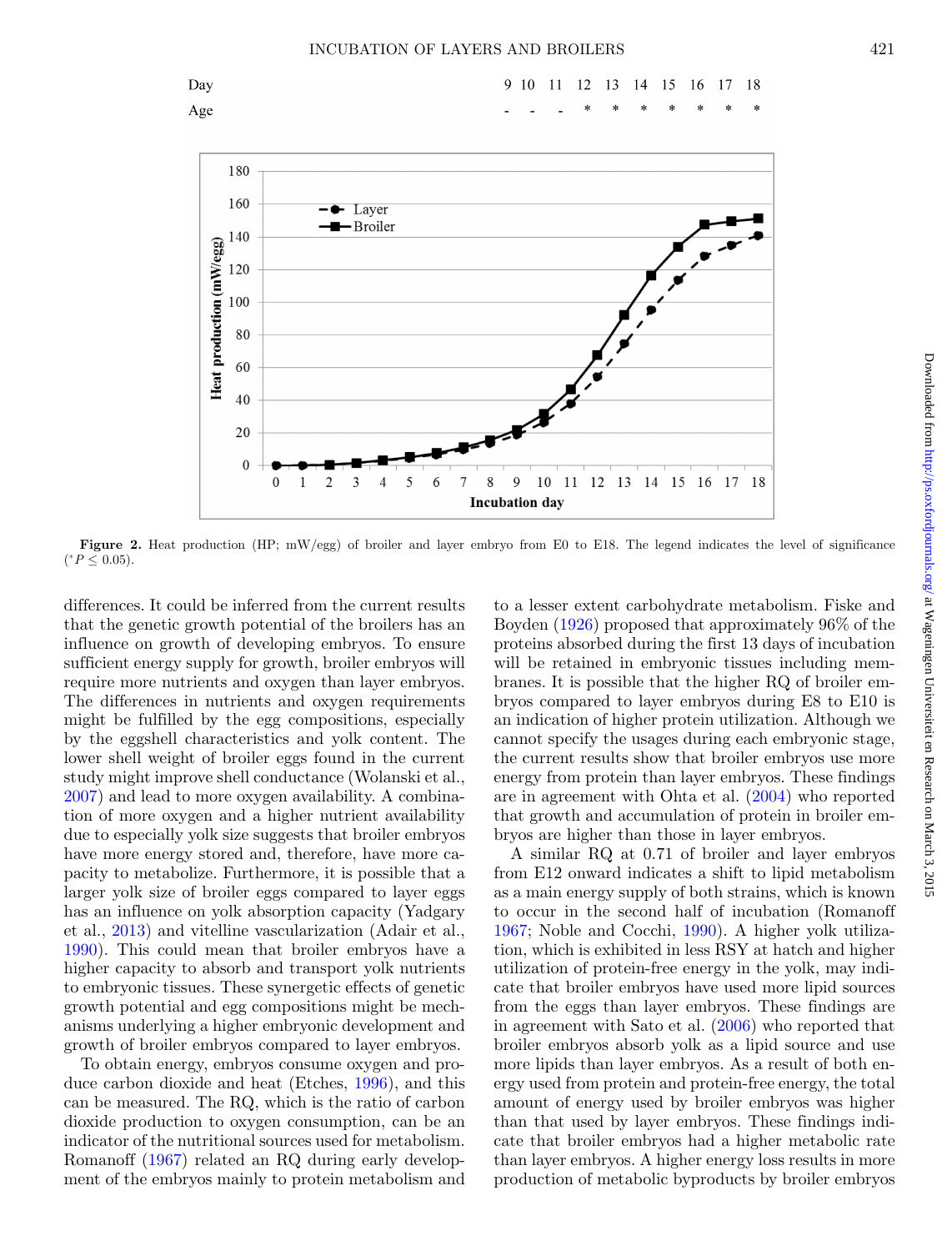due to a higher metabolic rate, which is reflected in the higher HP from E12 to E18 of broiler embryos compared to layer embryos.

Although broiler and layer embryos differed in nutrient metabolism, they were equal in their efficiency to convert energy used from protein, protein-free energy, and total energy used to YFBM. A higher deposition of energy into YFBM of broiler chicks as a result of more energy used might be a reflection of the genetic difference, creating hatchlings with a higher growth rate in the grow-out period. Higher protein-free energy in the RSY of broiler chicks than in layer chicks suggests that broiler chicks have probably more lipids available posthatch. However, protein available in the RSY was lower in broilers than layers as indicated in less protein energy. These findings may suggest different available resources for protein and lipids of broiler and layer chicks post-hatch.

The higher growth and metabolic rate of broiler embryos could be the reason for a shorter incubation duration and less glycogen in the liver of broiler chicks at hatch. A higher metabolic rate requires more  $O_2$  consumption and results in a higher  $CO<sub>2</sub>$  production. This might drive broiler embryos to reach oxygen availability limitations or to have critically high  $CO<sub>2</sub>$  levels in the air cell earlier than layer embryos. Janke et al. [\(2004\)](#page-8-3) and Everaert et al.  $(2008)$  reported that  $O_2$  consumption in broiler embryos was higher than in layer embryos. Everaert et al. [\(2008\)](#page-7-1) suggested that a higher  $CO<sub>2</sub>$  partial pressure ( $PCO<sub>2</sub>$ ) in the air cell caused an early internal pipping for broiler embryos compared to layer embryos. It is possible that a higher  $PCO<sub>2</sub>$  in the air cell triggers the hatching process of broiler embryos (Visschedijk, [1968\)](#page-8-26) to start approximately 6 h earlier than layer embryos in the current study. Our finding for incubation duration is similar to that of Janke et al. [\(2004\)](#page-8-3) who reported that broiler chicks hatched about 24 h earlier than layer chicks. In contrast to our results, the study of Everaert et al. [\(2008\)](#page-7-1) found no differences in incubation duration of broiler and layer embryos, although the moment of internal and external pipping of broilers was about 5 h earlier than layers. Variation of incubation duration found in these studies might be caused by differences in breeder age, egg weight, or EST of embryos. The results of the current study demonstrate that at the same breeder age, egg weight and EST, the broiler embryos have approximately 6 h shorter incubation duration than layer embryos, probably due to a higher growth rate.

Layer chicks hatched with more hepatic glycogen than broiler chicks, whereas the levels of glucose, lactate, and uric acid did not differ. Glycogen synthesis and depletion can influence differences in hepatic glycogen of the chicks at hatch. Because hatching is a high energy demanding process, which occurs during the period that  $O_2$  availability is limited, glycolysis of glucose becomes the main energy supply to meet the requirements of the embryo (Freeman, [1969\)](#page-8-27). Glycogen depletion from the liver is an important source for glucose glycolysis. A difference in  $O_2$  consumption of broiler and layer embryos might alter the magnitude of  $O<sub>2</sub>$ limitation and, as a consequence, the requirement for glucose during hatching process might be different. Everaert et al. [\(2008\)](#page-7-1) demonstrated that layer embryos had relatively more  $O_2$  availability than broiler embryos, as shown in a higher blood  $PO<sub>2</sub>$  at internal and external pipping. This means that during the hatching process, layer embryos require or have less glycogen depletion from the liver than broiler embryos. Moreover, as glycogenic amino acids and glycerol from metabolic processes are major precursors for glycogen synthesis (Sunny and Bequette, [2011;](#page-8-28) Molenaar et al., [2013\)](#page-8-29), it is possible that a lower nutrient metabolism of layer embryos enables more precursors available for glycogen synthesis.

In conclusion, the genetic background of, "broilers vs. layers," influences embryonic development and nutrient metabolism during incubation. Differences in especially the yolk size lead to a higher energy availability in the broiler eggs than the layer eggs. During incubation, the broiler embryos grew faster and used more energy than the layer embryos. However, broiler and layer embryos were equal in  $E_{YFB}$ . As a result of more energy used, broiler embryos deposited more energy into YFBM and had a higher embryonic HP than layer embryos.

For practical implications, the results of the current study indicate that we should be aware of the possible influence of the selection traits on the physiological development of the embryos. Eggs of meat type chickens yield embryos with a higher growth and metabolic rate than the embryos derived from egg type chickens. As a result, these embryos produce different amounts of heat during incubation. This can affect the EST of the embryos and subsequent performance as presented in several studies. To obtain an optimal EST for the embryos, it is important to incorporate the differences of egg origins into the applied incubation temperature profile.

#### **ACKNOWLEDGMENTS**

This study was funded by Cobb and Aviagen. The assistance of Aojia Wang, Yixian Li, and Inge van Roovert - Reijrink during the experiment was greatly appreciated. Layer eggs were kindly donated by Verbeek B.V.

#### **REFERENCES**

- <span id="page-7-2"></span>Adair, T. H., W. J. Gay, and J. P. Montani. 1990. Growth regulation of the vascular system: evidence for a metabolic hypothesis. Am. J. Physiol. Regul. Integr. Comp. Physiol. 259:R393–R404.
- <span id="page-7-0"></span>Cooke, V. E., S. Gilpin, M. Mahon, D. A. Sandercock, and M. A. Mitchell. 2003. A comparison of skeletal muscle fibre growth in broiler and layer chickens. Br. Poult. Sci. 44(S1):33–34.
- <span id="page-7-3"></span>Etches, R. J. 1996. Reproduction in Poultry. CAB International, Wallingford. University Press, Cambridge UK.
- <span id="page-7-1"></span>Everaert, N., H. Willemsen, L. De Smit, A. Witters, J. De Baerdemaeker, E. Decuypere, and V. Bruggeman. 2008. Comparison of a modern broiler and layer strain during embryonic development and the hatching process. Br. Poult. Sci. 49:574–582.